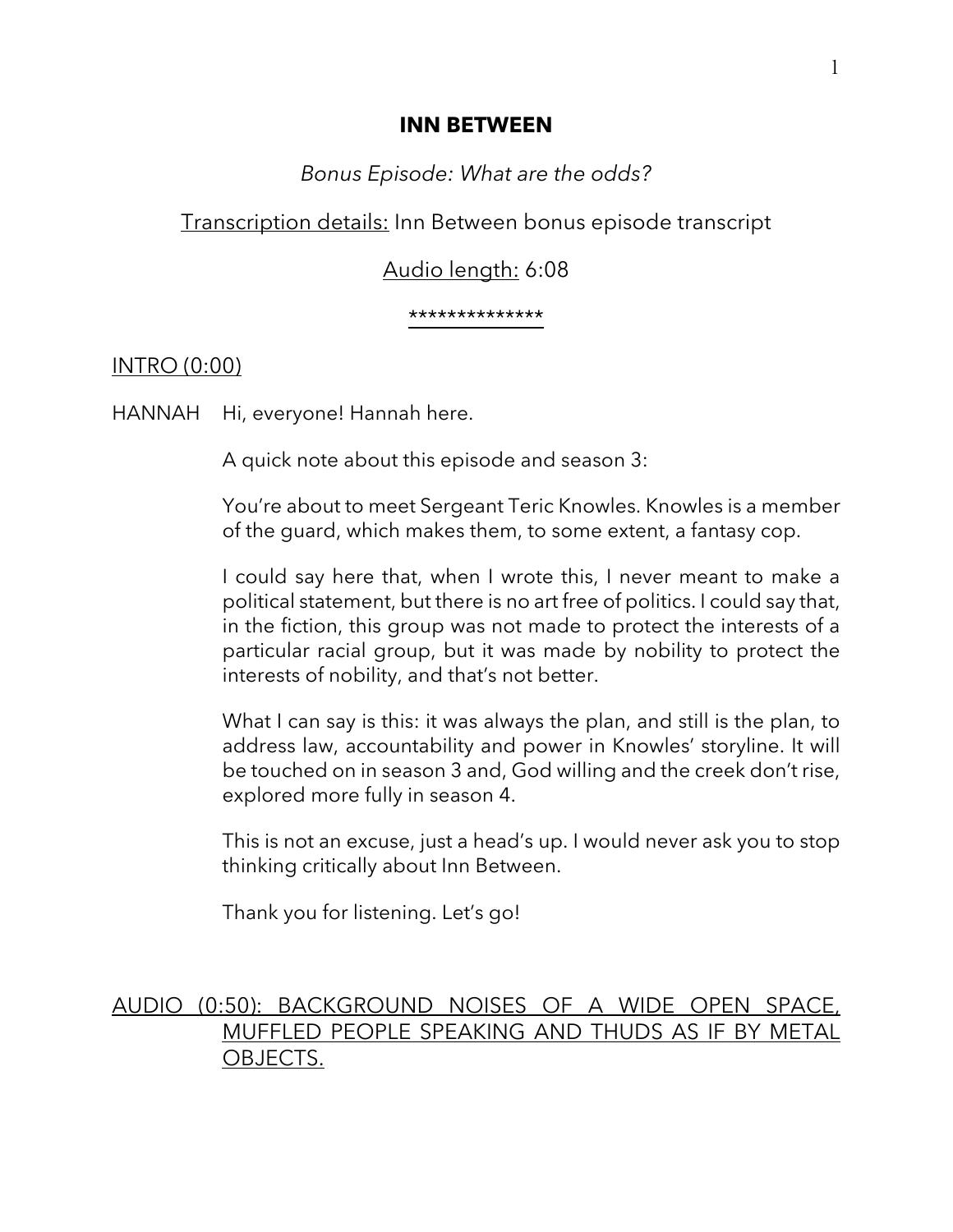- TRAVER I'm telling you, this… new captain is just going to be more of the same.
- VIRA Oh, come now, Traver. How bad can he be?
- TRAVER Bet you five gold he's terrible.
- VIRA I'll take that bet.
- KNOWLES What's going on here?
- VIRA *(fumbling)*

Oh, uh. Nothing, Sergeant.

TRAVER No, it's okay, Vira. Knowles doesn't mind betting.

*(conspiring)*

They know *all* the odds.

KNOWLES Oh, are we gambling? Without me?

*(excited)*

What are we betting on?

- VIRA We were just talking about the new captain.
- TRAVER Maybe you can shed some light here. Have you… heard anything about him?

KNOWLES *(yes)*

I've heard a thing or two. Huddle up, guards! I'll let you in on this.

*(pause for drama)*

His name is Lord Sterling Whitetower. Highborn, on the younger side and, if the word I have is correct, *awfully* stuck up.

He used to be a paladin, *but* then was kicked out because he thought he could break the rules of conduct! Denies the whole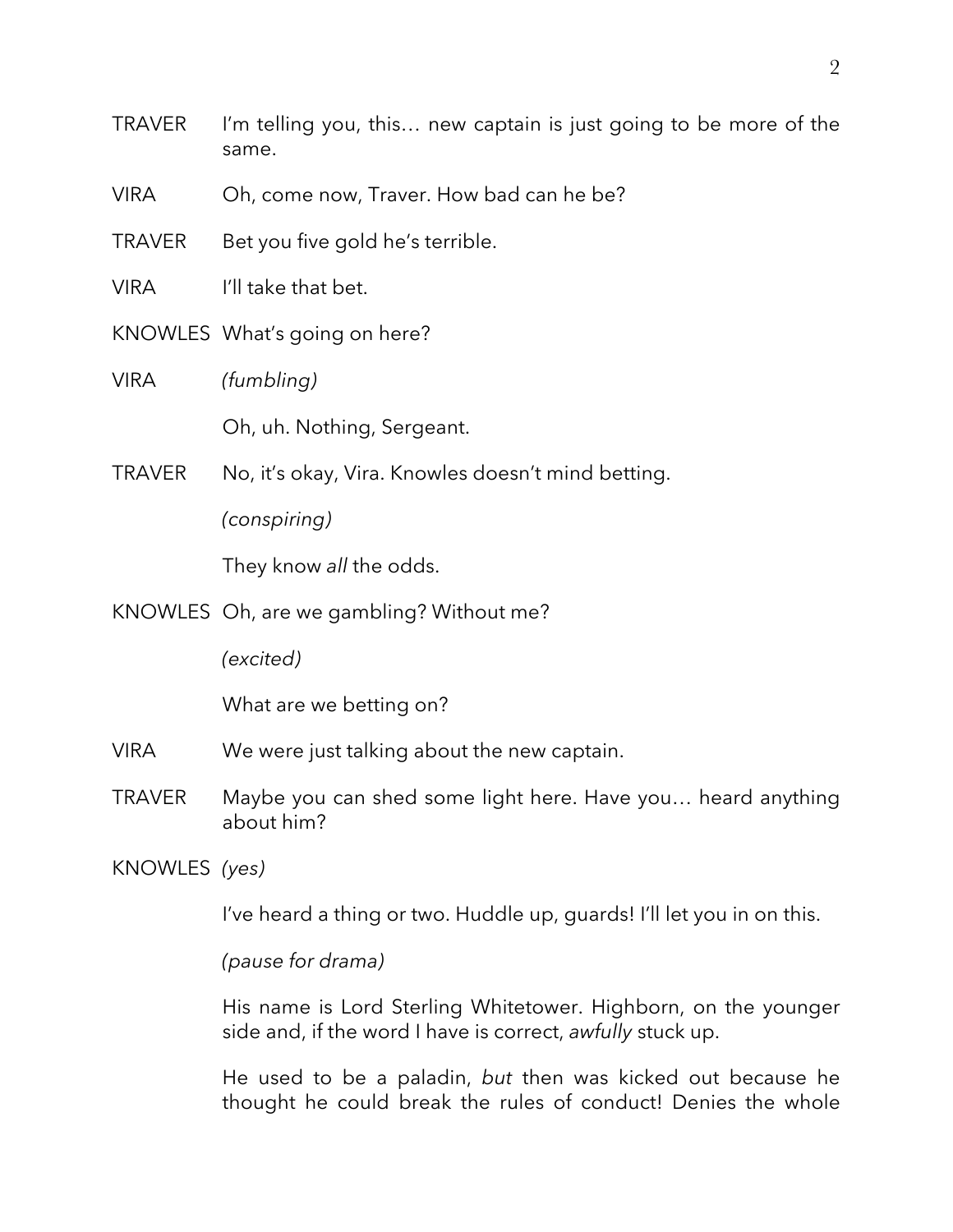thing, even convinces King Broderick, may he rest in peace, to recommend his reinstatement. The order says *no,* of course, because they have a little something called moral fiber.

TRAVER *(dully)*

Sounds like a real delight.

- KNOWLES Doesn't he just? The only reason he's been appointed captain is because he managed to find Dame Aveline, which, while impressive, doesn't exactly speak to his qualifications of command, does it?
- TRAVER *(clicks tongue)* No, it does not.
- VIRA C'mon, now. He can't be worse than Captain Brindle.
- TRAVER *(laughing, dry)*

Of course not. No one was worse than Captain Brindle.

- KNOWLES Oh, is that what the bet was? That won't do, that's too subjective. You have to be specific.
- VIRA *(will miss those five gold)*

What do you mean?

KNOWLES Well, for example, our Lord Whitetower is heroic, but can't seem to follow simple rules like "don't mess around with a married woman," which tells me he thinks he's above the law.

> A safer bet would be that our new captain is found to be corrupt in the first six months.

*(satisfied)* 

There's a bet you can collect on.

VIRA Alright. I see.

TRAVER Still optimistic about your chances Vira?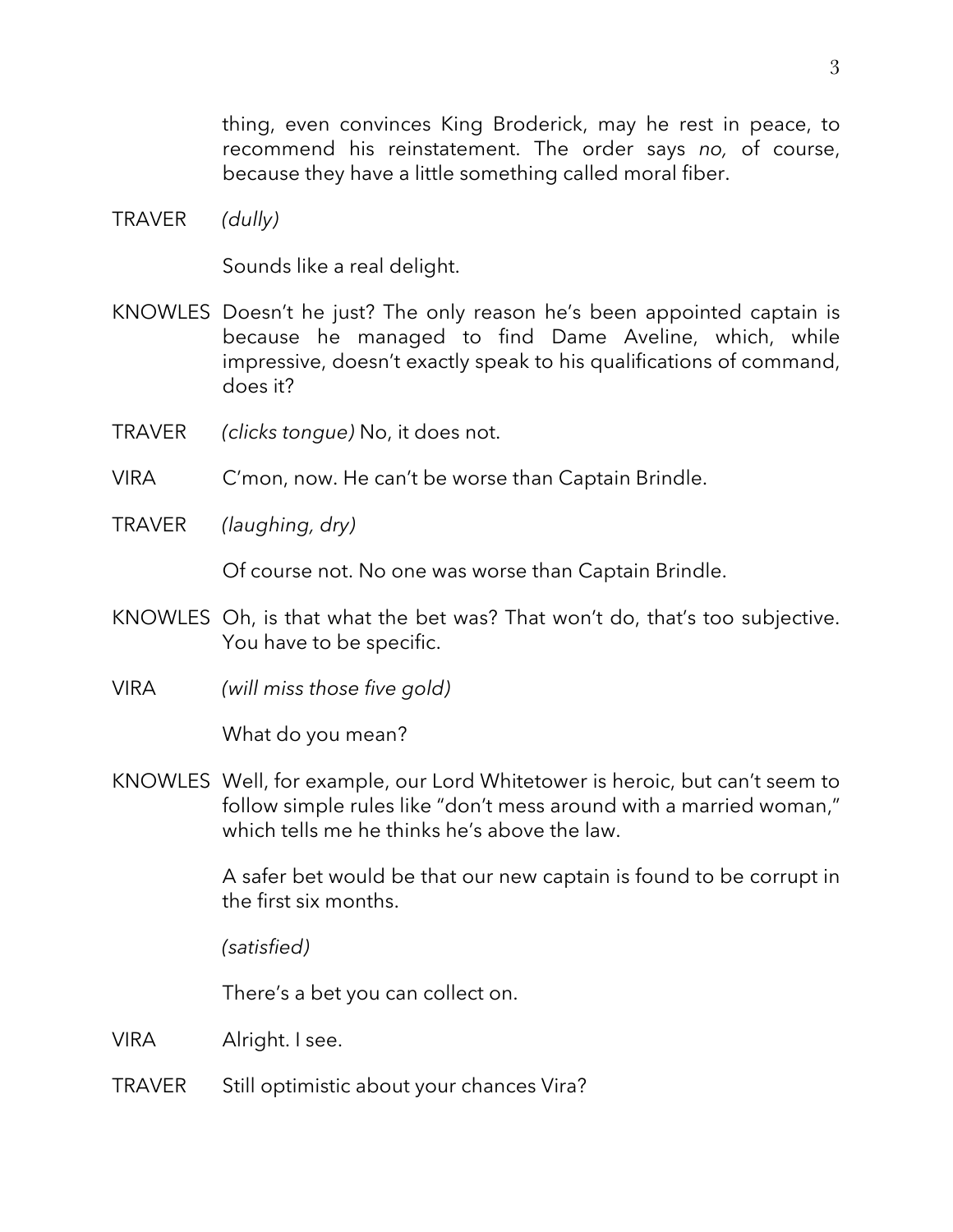VIRA I mean, not anymore.

KNOWLES (*chuckles)*

I do have that effect on people.

## SOUND (3:03): FOOTSTEPS COMING CLOSER.

- STERLING Excuse me?
- KNOWLES *(disinterested)*

Yes, my lord?

- STERLING I'm looking for the officer on duty. Someone called... Teric Knowles?
- KNOWLES Ah, you've found them, my lord, that's me.

*(flatly)* 

How can I help you?

- STERLING I'm Sterling Whitetower. Eh… *Captain* Sterling Whitetower.
- KNOWLES Captain--- Very pleased to meet you, sir. You'll be wanting to see your office I'm sure?
- STERLING Actually, if possible, I'd prefer to address the guards. As many as we can manage at one time.
- KNOWLES Oh, well, we're between shifts right now. Two thirds of us are here.
- STERLING Splendid. How do you recommend I get their attention?
- KNOWLES *(shouting to the rest of the room)*

Hey, shut your gobs! The new captain wants to say something!

#### AUDIO (3:50): ROOM QUIETS DOWN. BACKGROUND NOISES STOP.

## KNOWLES *(at a normal volume)*

Sir.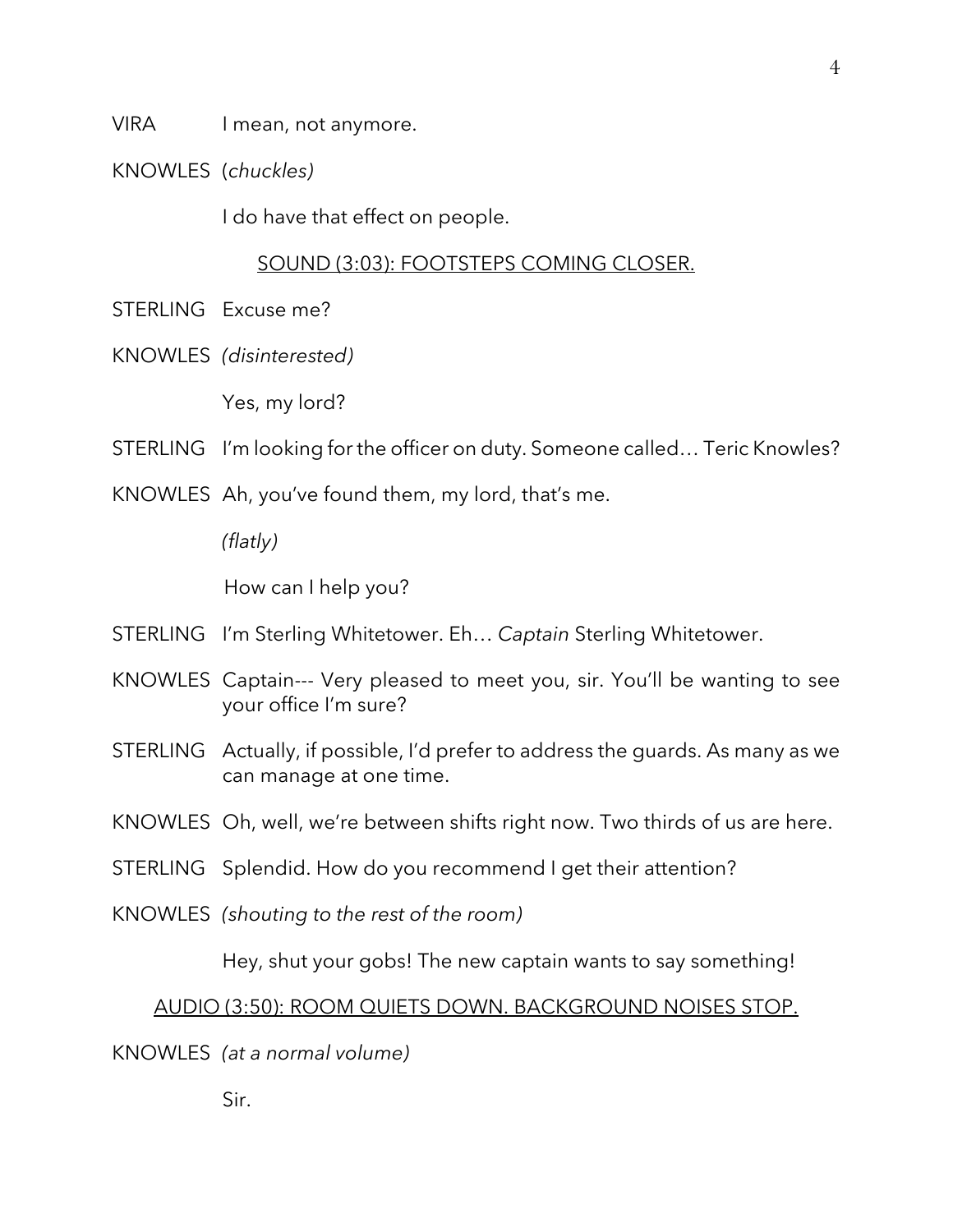STERLING Thank you.

#### *(clears throat)*

My name is Sterling Whitetower. I'm sure I'll meet you all individually later, but for now I'd just like to say this:

Your duty is to protect the people under your care, whether by word or sword or… with your very lives! My duty is the same, but I have the additional task of looking after each of you, ensuring that you can protect people in every way I know how.

I promise you that I will take this duty seriously and enact it to my utmost ability, as long as I have the honor of being your captain.

Thank you for your attention. You may go about your business.

AUDIO (4:39): BACKGROUND NOISES SLOWLY PICK UP.

- STERLING I'll be addressing the next shift as well, as soon as they get back. But I'd like to see my office.
- KNOWLES Right there, sir. That door.
- STERLING Ah, good. Will you please come by in fifteen minutes? I have questions for you.
- KNOWLES *(a little more respectfully)*

Yes, sir.

STERLING Thank you.

#### SOUND (4:57): FOOTSTEPS GOING AWAY.

KNOWLES Hm.

- VIRA Well… you can certainly tell he's highborn.
- TRAVER Doesn't strike me as a fun-loving sort.
- VIRA No, he does not.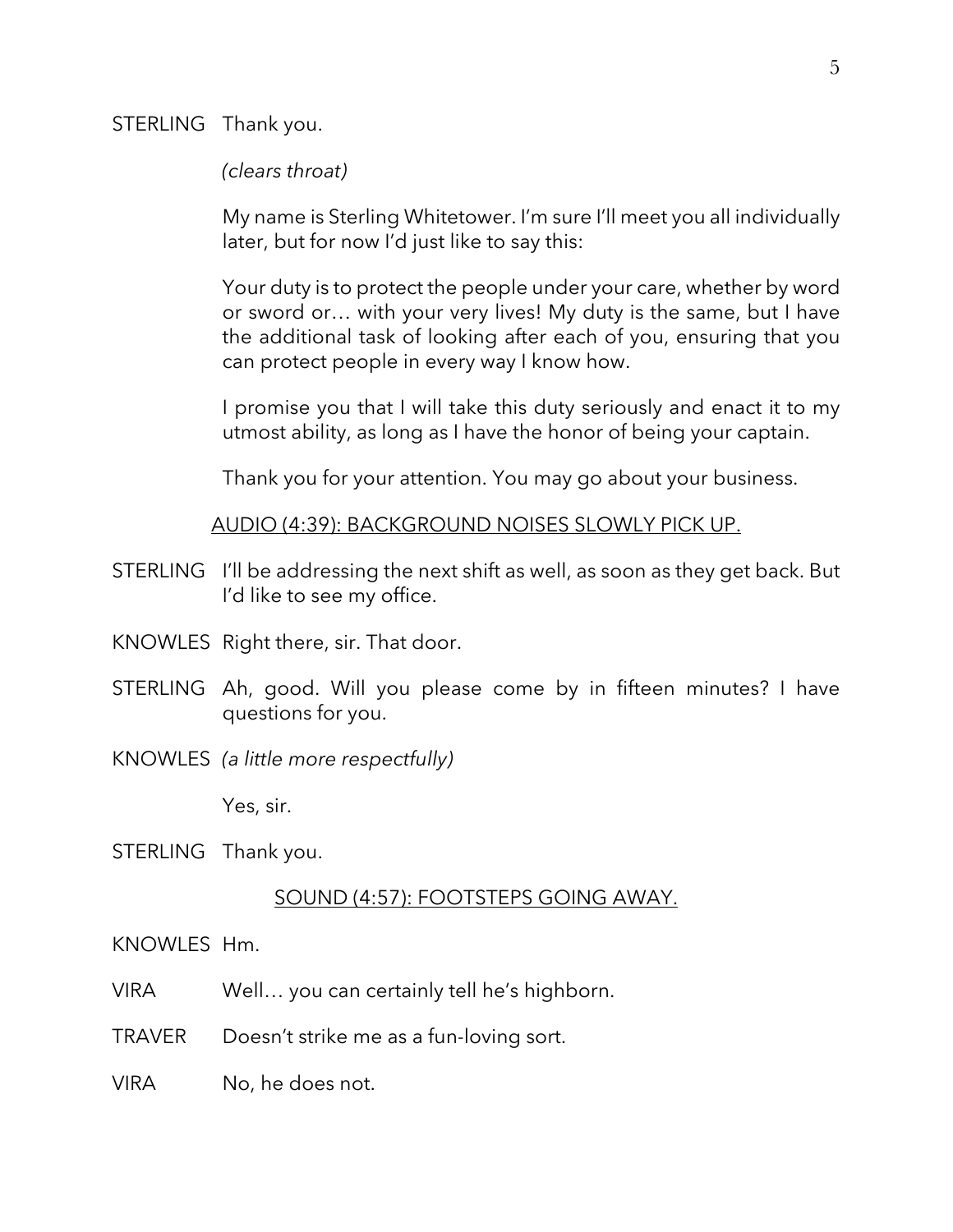KNOWLES I like him.

TRAVER What?

KNOWLES Is a person not allowed to change their mind?

*(sucks in breath)*

I'll bet you five gold he replaces all the rusty armor we've got in the first month.

VIRA *(incredulous)*

Oh, that doesn't seem likely.

- TRAVER We've had that armor for years! There's no way.
- KNOWLES So you're taking me up on it?
- VIRA Yeah, I'll take that bet!
- TRAVER Let's be honest, it's kind of a longshot.
- KNOWLES Maybe so… but I like those odds.

## AUDIO (5:39): BACKGROUND NOISES FADE AND STOP.

## AUDIO (5:41): THEME SONG STARTS.

## OUTRO (5:45):

HANNAH This bonus episode "What Are the Odds?" was written and directed by Hannah Wright with assistant director William Wright. The show is produced and edited by Katherine Ayers.

> The voice of Sterling is Marquis Dijon Archuleta. The voice of Traver is Kalen Grinell. The voice of Vira is Ria Couoh, and the voice of Knowles is JV Hampton VanSant.